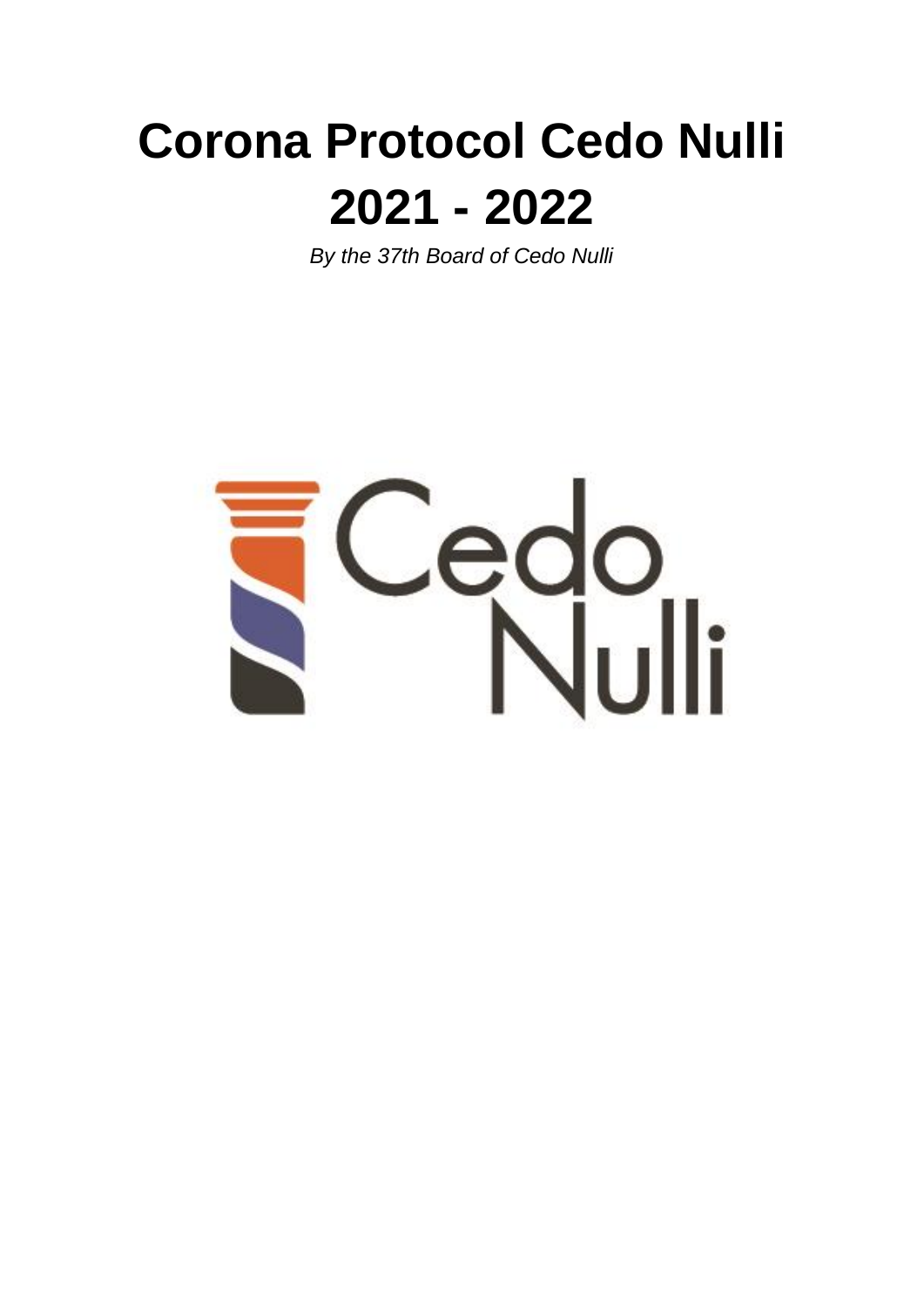## **Contents**

| 1. Introduction & disclaimer3          |
|----------------------------------------|
| 2. Participants of activities4         |
| 3. Committee members5                  |
| 3.1 Meetings5                          |
| 3.2 Preparations for activities 5      |
| 3.3 Responsibility during activities 6 |
| 3.4 Contaminations in committees6      |
| 4. NMUN project7                       |
|                                        |
| Appendix: health check8                |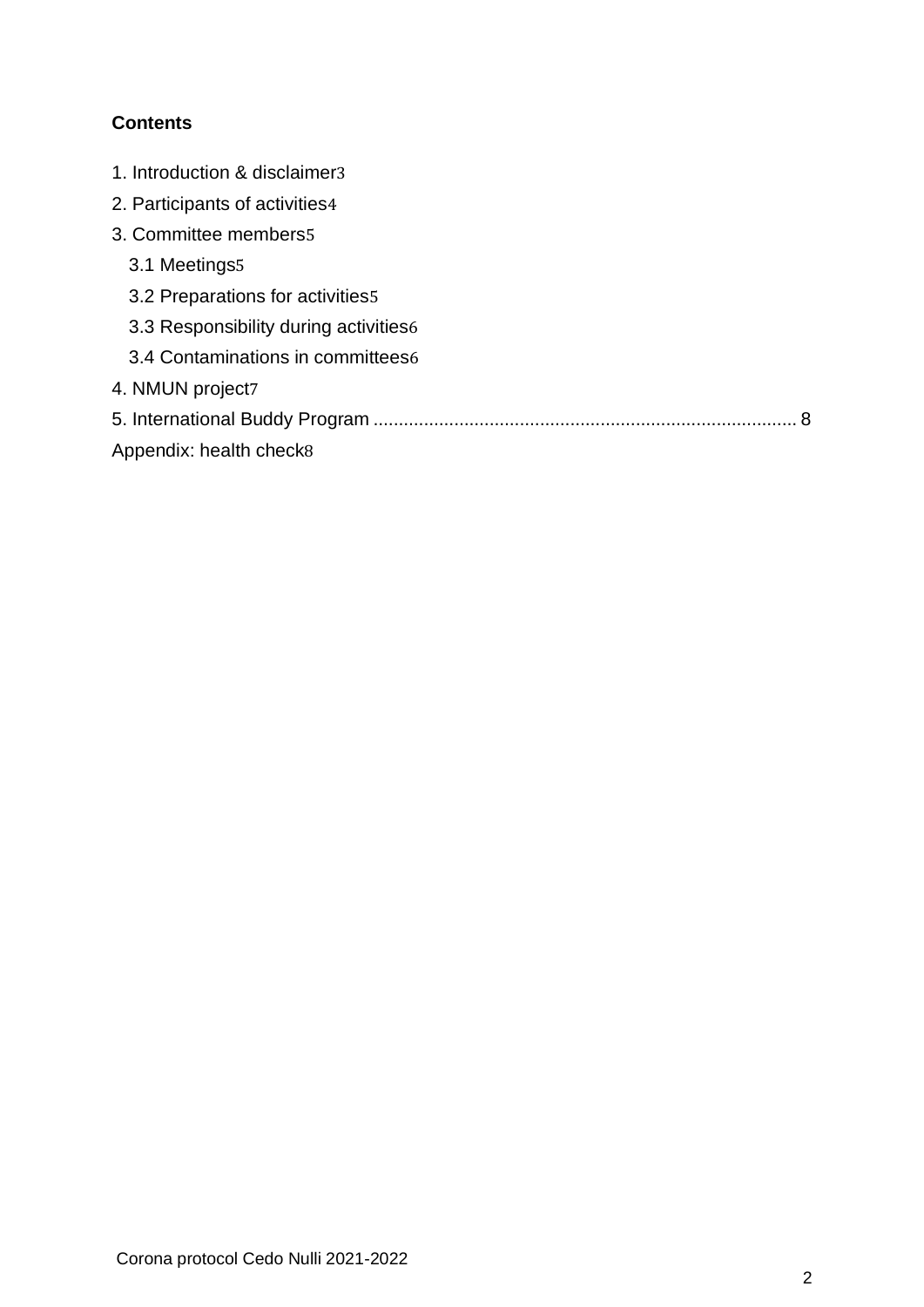## <span id="page-2-0"></span>**1. Introduction & disclaimer**

The COVID-19 crisis has an enormous impact on our society, life as a student and our association. Since mid-March 2020, the Netherlands has been in a state of intelligent lockdown on and off. This has impact on all aspects of our society, including student life.

As a study association, we aim to make the best out of this year for all students of the ESSB. However, health is our top priority. Therefore, this protocol has been set up. In this document, the measures regarding COVID-19 taken by Cedo Nulli will be explained. With this protocol, Cedo Nulli aims to minimize the risks and the chances of contamination. Besides this, the protocol is a framework for regulations regarding our members and activities. All measures are based on the guidelines given by the RIVM and the Dutch government.

We strongly urge you to follow the guidelines. By sticking to the regulations, the COVID-19 crisis will be over sooner and associations, such as Cedo Nulli, can continue organizing their events.

For now, enjoy your time as a student and stay safe!

The 37th Board of Cedo Nulli

*DISCLAIMER: This protocol is a living document. This means it is based on the current situation in the Netherlands and it can change every time. If there are more restrictions, additional measures can be implemented by the Board also if they are not in this protocol yet. However, we aim to keep this protocol up to date.*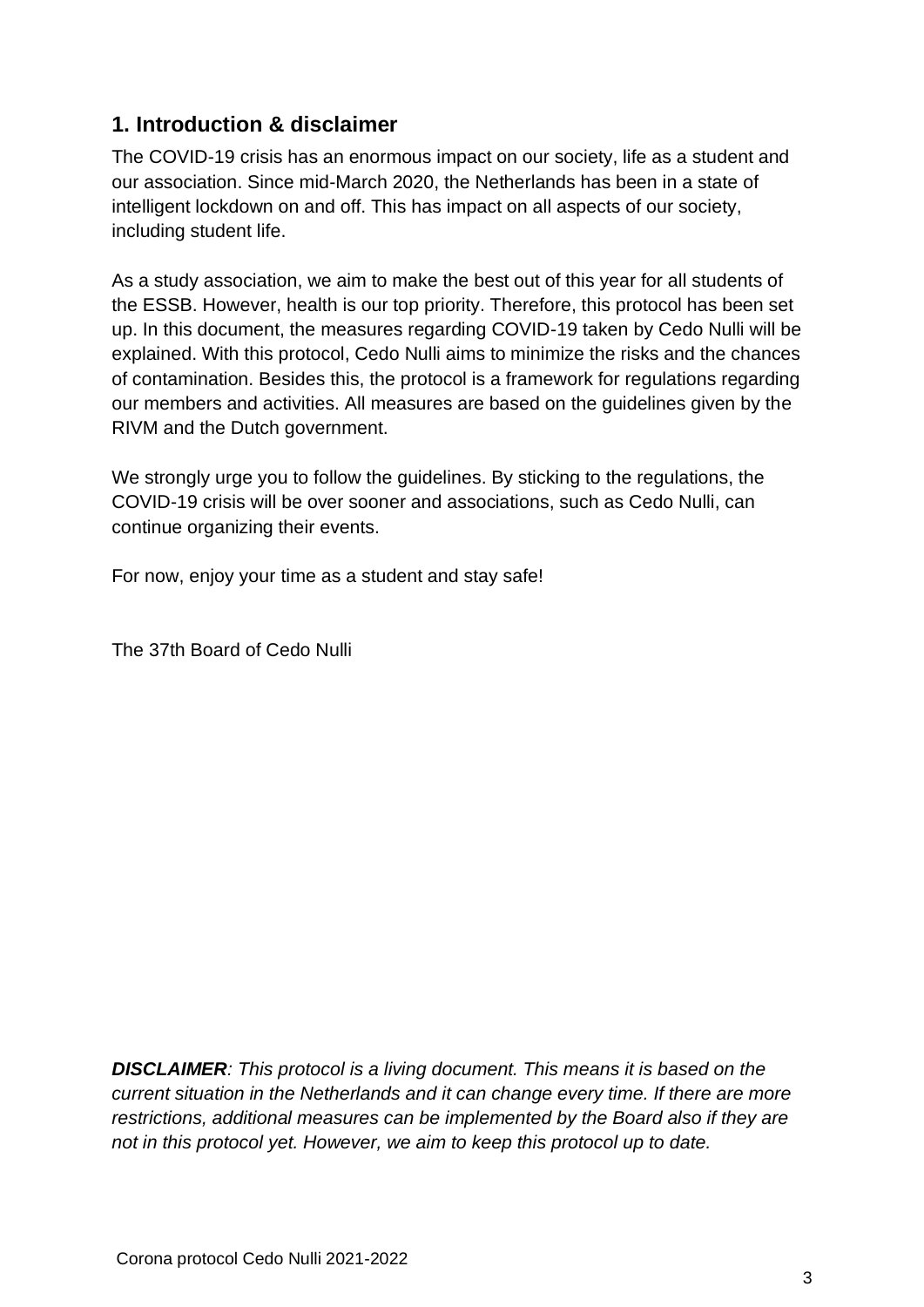# <span id="page-3-0"></span>**2. Participants of activities**

During activities hosted by Cedo Nulli the following measures will apply:

- 1. All Cedo Nulli activities will be in line with the measures of the RIVM and the Dutch Government;
- 2. Stay at home if you are experiencing any COVID-19 related symptoms;
- 3. Upon arrival at all events, if the Board or a member of the organizing committee asks to do a health check, this is mandatory;
- 4. If you do not pass the health check, or if you are showing any symptoms, the Board or the organizing committee can prohibit you from entering the event;
- 5. If there is disinfection gel present, we strongly advise you to use this;
- 6. Every event has an end time. When the event is over, all participants must leave the establishment. This is where the responsibility of Cedo Nulli ends. Any other activities are not the responsibility of Cedo Nulli anymore;
- 7. Always keep 1.5 meters distance from other participants, including the Board and committee if this is mandatory due to the COVID measures or rules of the Board;
- 8. Always stay seated if this is mandatory due to the COVID measures, unless the Board or committee members tell you otherwise;
- 9. Always follow the instructions of the staff of the location the event is hosted at;
- 10. Always follow the instructions of the Board or the organizing committee;
- 11.The Board is **always** allowed to dismiss people from the activity if the participant is either:
	- a. Violating the rules\*
	- b. Showing symptoms
- 12.Thoroughly wash your hands after using the toilet;
- 13.Preferably use contactless payments (by card or mobile phone);
- 14.By signing up for a Cedo Nulli event, you allow the Board to keep your contact

information for 14 days after the event. After these days, the data will be destroyed;

- 15.By signing up for a Cedo Nulli event, you agree with the fact that the Cedo Nulli Board can contact you in case of a contamination at this event;
- 16.The Board remains all rights to fall back on this protocol and adjust the protocol;
- 17. The Board remains all rights to make decisions at the moment, these decisions may deflect from this protocol.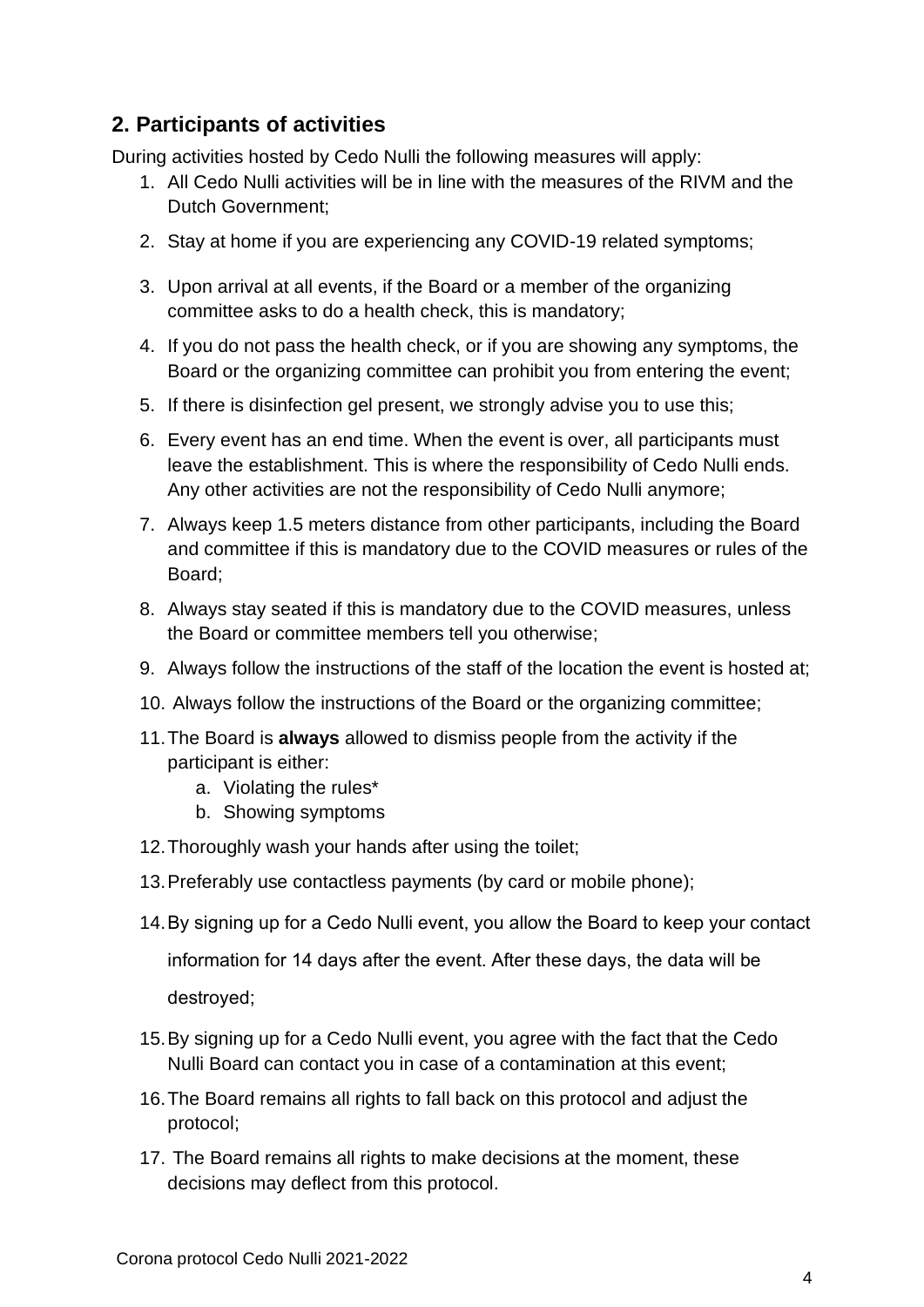\*The rules stated in this protocol and the measures taken by the RIVM and Dutch government

## <span id="page-4-0"></span>**3. Committee members**

#### <span id="page-4-1"></span>*3.1 Meetings*

Committee meetings are the responsibility of Cedo Nulli. This means the following measures will apply:

- 1. Committee meetings must be in line with the RIVM measures in force at that time. If you are unsure, you can always contact the Board;
- 2. Stay at home if you are experiencing any COVID-19 related symptoms;
- 3. The Board supervisor is **always** allowed to dismiss committee members from meetings if they are either:
	- a. Violating the rules\*
	- b. Showing symptoms
- 4. All committee members stay seated and keep 1.5 meters distance from each other during the meeting if this is mandatory due to the COVID measures or the rules of the Board;
- *5.* If the committee wants to have informal moments before and/or after meetings, such as dinner or drinks, this is **not** the responsibility of Cedo Nulli. Cedo Nulli highly stimulates committee members to also stick to the RIVM measures during informal moments.

#### <span id="page-4-2"></span>*3.2 Preparations for activities*

The committee, in collaboration with the Board supervisor, is in charge of the preparations for activities. Therefore, the following measures will apply:

- 1. The committee makes sure a list of participants is present during a physical activity;
- 2. Prior to the activity, the committee must make clear arrangements with external parties and/or the location about responsibilities concerning contaminations, saving data from participants for source and contact research, and changing the table setting;
- 3. Both the committee and the Board need to be present prior to the start of the activity to make sure all the measures can be maintained;
- 4. The committee needs to think of an online alternative for the activity that is prepared, if there is any doubt about the feasibility of the offline event. This way, the activity can still take place in the case of last-minute changes in regulations of the government.

\*The rules stated in this protocol and the measures taken by the RIVM and Dutch government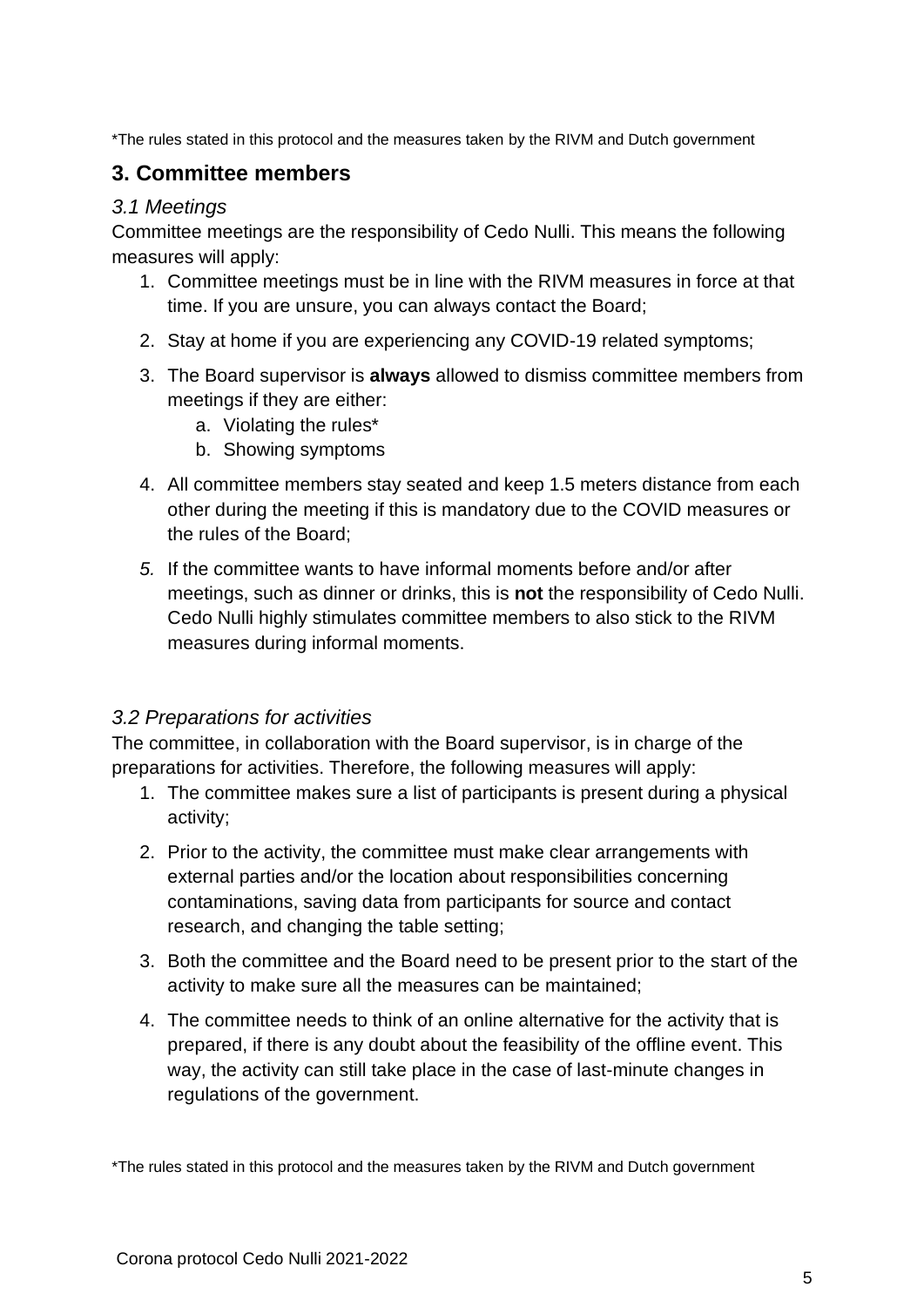#### <span id="page-5-0"></span>*3.3 Responsibility during activities*

During activities organized by committees, **both** the organizing committee and the Board are in charge. Therefore, the following measures will apply:

- 1. Both parties actively tell participants to stick to the rules given by the location, Cedo Nulli and the RIVM;
- 2. The committee's Board supervisor is the contact person for the staff of the location **during the event**;
- 3. If a committee member notices that a participant consequently violates the rules, they are obligated to inform a Board member about this.

#### <span id="page-5-1"></span>*3.4 Contaminations in committees*

- 1. If a committee meets in person besides a Cedo Nulli activity or meeting and there are contaminations in this committee, this is not under responsibility of Cedo Nulli. During events and meetings, the RIVM guidelines will be followed;
- 2. If there are contaminations in committees, we would like the committee member to contact their Board supervisor about this.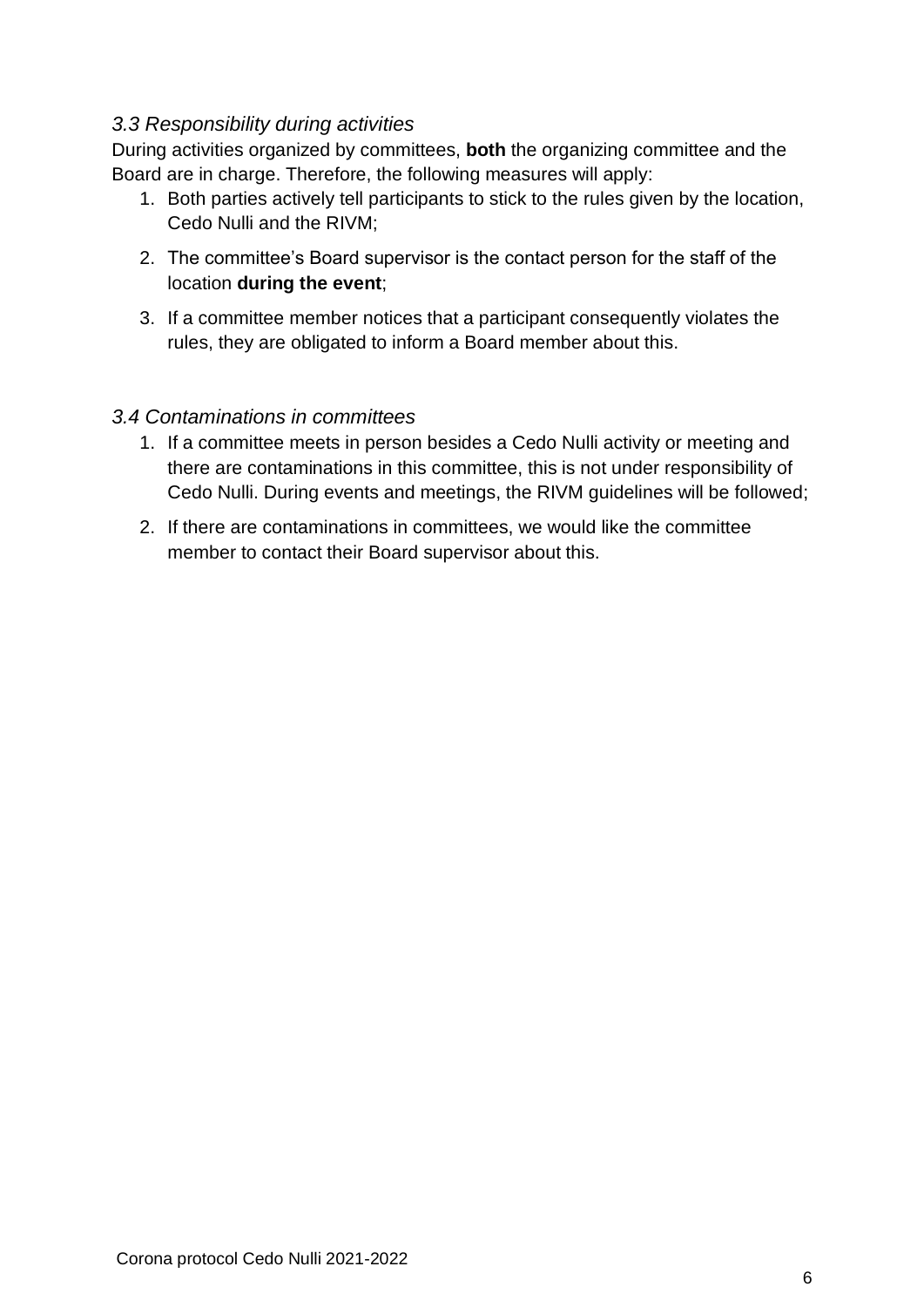# <span id="page-6-0"></span>**4. NMUN project**

Training sessions, simulations and guest speakers are under the responsibility of Cedo Nulli. Therefore, the following measures will apply:

- 1. If you are experiencing any COVID-19 related symptoms, **stay home,** and join via Zoom;
- 2. Upon arrival at a training, simulation, or a guest speaker, if the Board or a trainer asks to do a health check, this is mandatory;
- 3. If you do not pass the health check, or if you are showing any symptoms, you have no permission to stay at the activity and you should join at home via zoom;
- 4. If there is disinfection gel present, we strongly advise you to use this;
- 5. Always keep 1.5 meters distance from other participants, including the Board and trainers if this is mandatory due to the COVID measures or rules of the Board;
- 6. Always follow the instructions of the staff of the location the event is hosted at;
- 7. Always follow the instructions of the board or the trainers;
- 8. The board is **always** allowed to dismiss people from the activity if the participant is either:
	- a. Violating the rules\*
	- b. Showing symptoms
- 9. Thoroughly wash your hands after using the toilet;
- 10. Informal moments before and after the training sessions, and during trips and weekends will **not** be under responsibility of Cedo Nulli. This is at your own risk. Cedo Nulli highly stimulates delegates to stick to the RIVM rules also during informal moments;
- 11.By participating at a training, simulation, or guest speaker, you agree with the fact that the Cedo Nulli board can contact you in case of a contamination at this event.